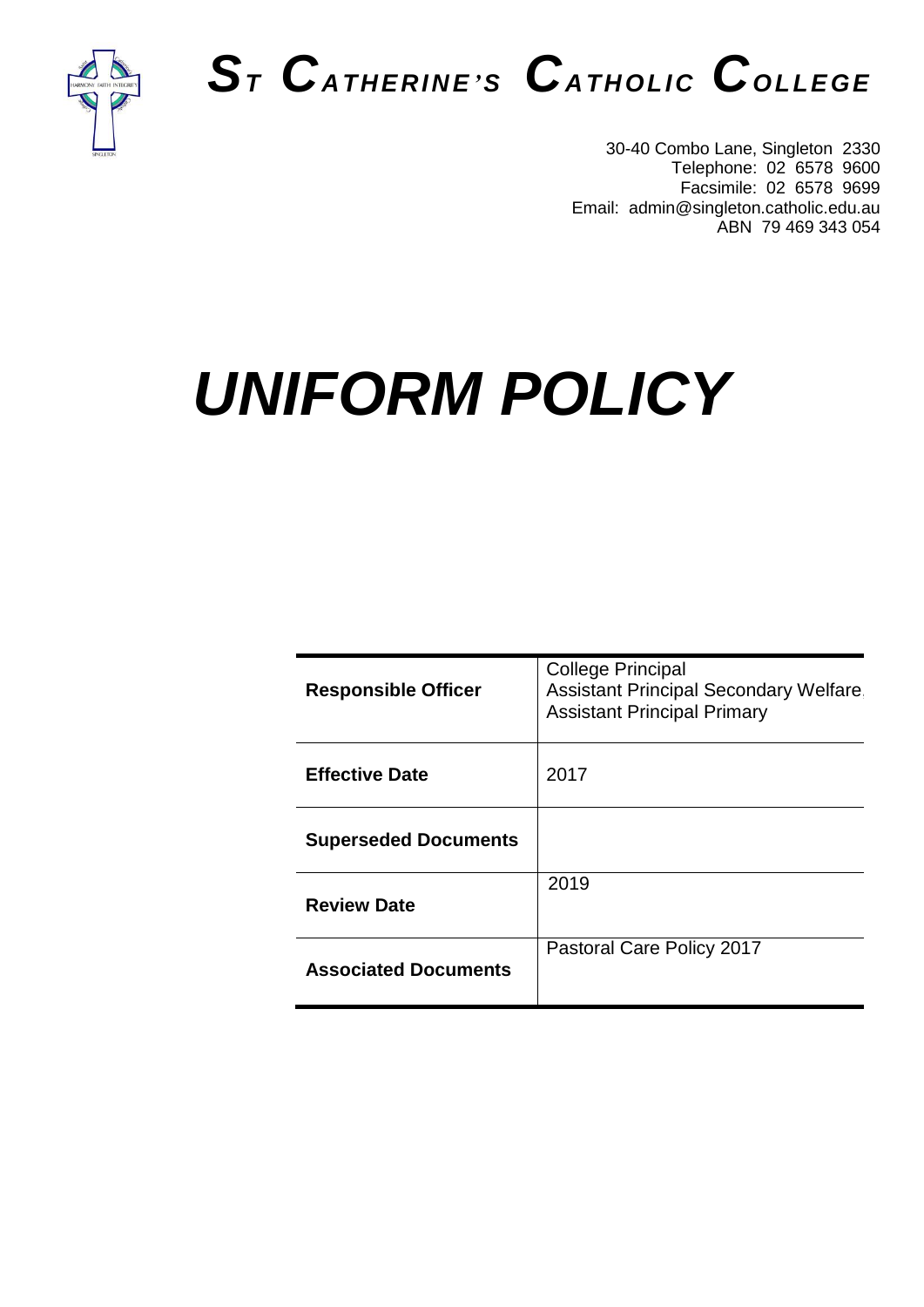# **UNIFORM POLICY**

#### **RATIONALE:**

The uniform worn by students is an important aspect of our College. It is a symbol of the identity, community and values that define the mission and motto of a Catholic school. Display of the school crest on the clothing of students is a constant reminder of the culture, history and tradition that form links between the past and present. It is expected that our students wear their uniform proudly and comply with guidelines defined within this policy. These expectations reflect our anti-discrimination approach to student appearance, and was developed in consultation with the students, staff and parents.

#### **AIMS:**

The College adopts a strict uniform policy for the following reasons:

- to encourage students to take pride in their appearance
- to create a College identity within the community
- to ensure student safety
- to ensure functionality for learning activities provided by the College
- to increase a sense of belonging
- to reflect positive student image

#### **IMPLEMENTATION:**

- The guidelines of required clothing and standards of appearance are publishedin Student Handbooks, Student Diaries and through other avenues of communication within the College community.
- Regular reminders are published in College Newsletters. Students also receive regular reminders of proper dress through Student Notices, assemblies and from their Class/Pastoral Teachers.
- Formal uniform checks are done on a regular basis. Students who regularly present with inappropriate standards of uniform and presentation may be referred for Afternoon Detention and/or parents contacted to discuss the student's uniform. Continual breaches of the uniform policy are considered as disobedience and failure to comply with expectations may result in further disciplinary action.
- Parents are asked to provide a note of explanation if their child is unable to wear the expected uniform. Families who are struggling financially may apply for assistance in providing a uniform for their child by contacting the Principal or an Assistant Principal.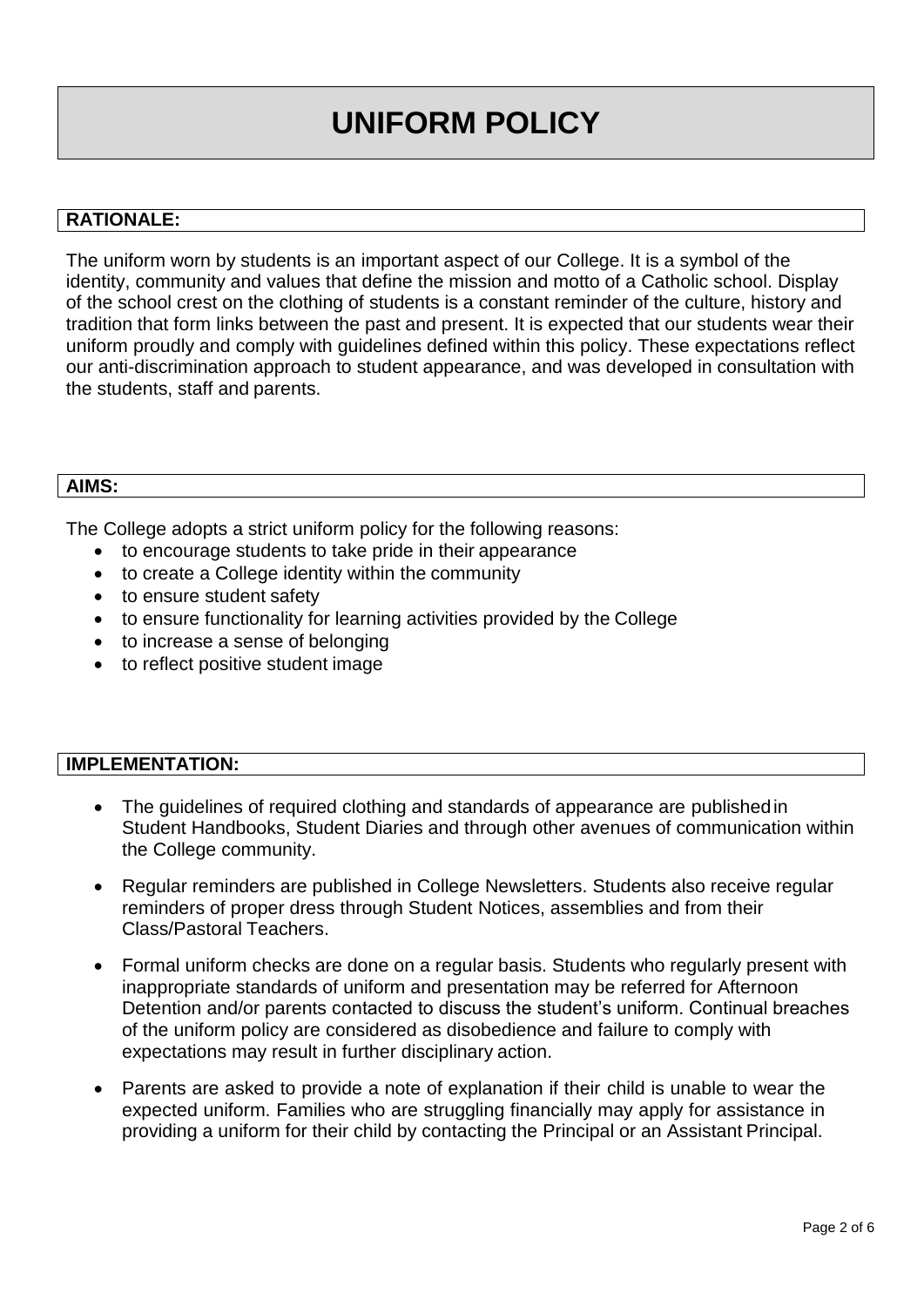- The College Uniform Committee was re-convened in 2016. This group consists of parents and staff, in consultation with the Student Representative Council. The committee serves as a point of consultation and discussion about any updates needed to the Uniform Policy or areas of the policy deemed to be unclear or outdated. Specific articles of clothing are evaluated in relation to functionality, convenience, availability and cost if concerns are raised by members of the College community.
- The College Uniform shop is located on the first level of the College F block. Price lists are also published and there is provision for online ordering of articles of clothing from the uniform providers.

#### **EVALUATION:**

This policy will be evaluated every two years or as determined by the College Uniform Committee and College Executive.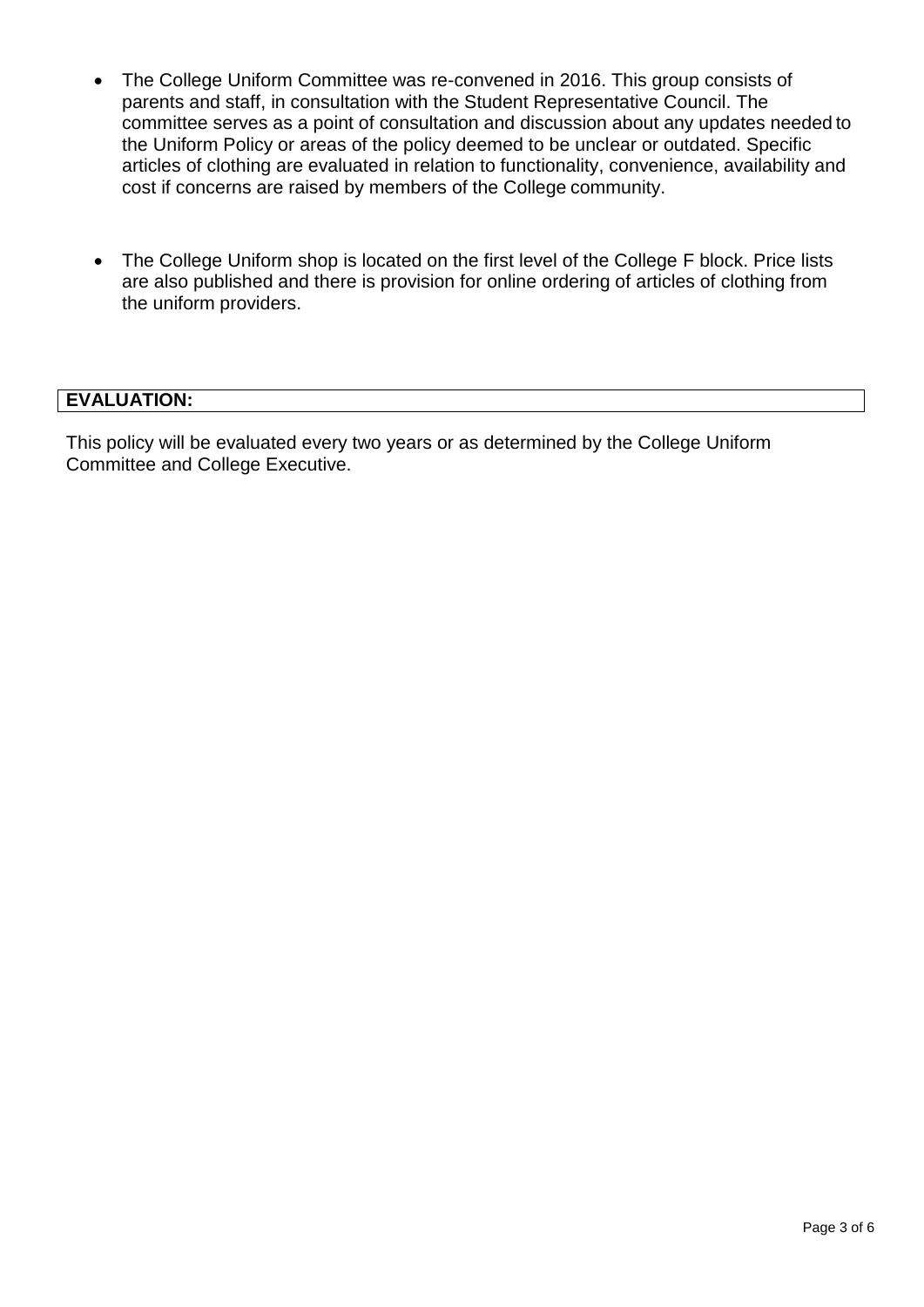### **Student Appearance-Guidelines and Expectations**

- Students are expected to be **NEAT** and **TIDY** in appearance. The College uniform should be worn correctly at school, on excursions, and whenever the student is visible in the community.
- Eye make-up and lipstick **MUST NOT** be worn. No make-up or nail polish to be worn in Years K-6. Only light foundation and clear nail polish is permissible in Years 7-12.
- BOYS must be clean shaven at all times.
- Students must wear **FULL COLLEGE UNIFORM** on excursions, unless otherwise specifically indicated.
- On Sports / PDHPE practical days, students should wear **FULL SPORTS UNIFORM**. If this is not possible, then students should wear **FULL SCHOOL UNIFORM** – not a combination of both.

#### **Accessories:**

- Shoes: all shoes must comply with WHS guidelines for safety, support and foot protection. (Canvas shoes, skate shoes or casual fashion shoes are NOT permitted).
- Laces black for school shoes and white for sports shoes.
- The College navy blue weatherproof jacket is optional. The jacket may be worn, in addition to the compulsory uniform items but not instead of those items. No jacket, other than the College jacket is permitted.
- Scarves, gloves, beanies must be navy blue.
- Singlets/undergarments must be plain white and must not be visible at neckline, below the shirt or on arms.
- For Secondary students a College hat or College cap MUST be worn while in the sun at Recess and Lunch, and during PDHPE/Sport or other outdoor activities (all year round). For Primary Students a College Primary hat MUST be worn while in the sun at Recess and Lunch and during all outdoor activities.

#### **Jewellery – in all cases, not offensive or elaborate:**

- A maximum of two earrings in each ear simple stud only. Students cannot wear spacer jewellery
- One simple silver / gold chain worn around the neck
- **No** facial piercings
- One watch
- One simple silver / gold bracelet or bangle
- One charity band
- One gold or silver ring per hand
- No anklet chains
- Seniors College badge.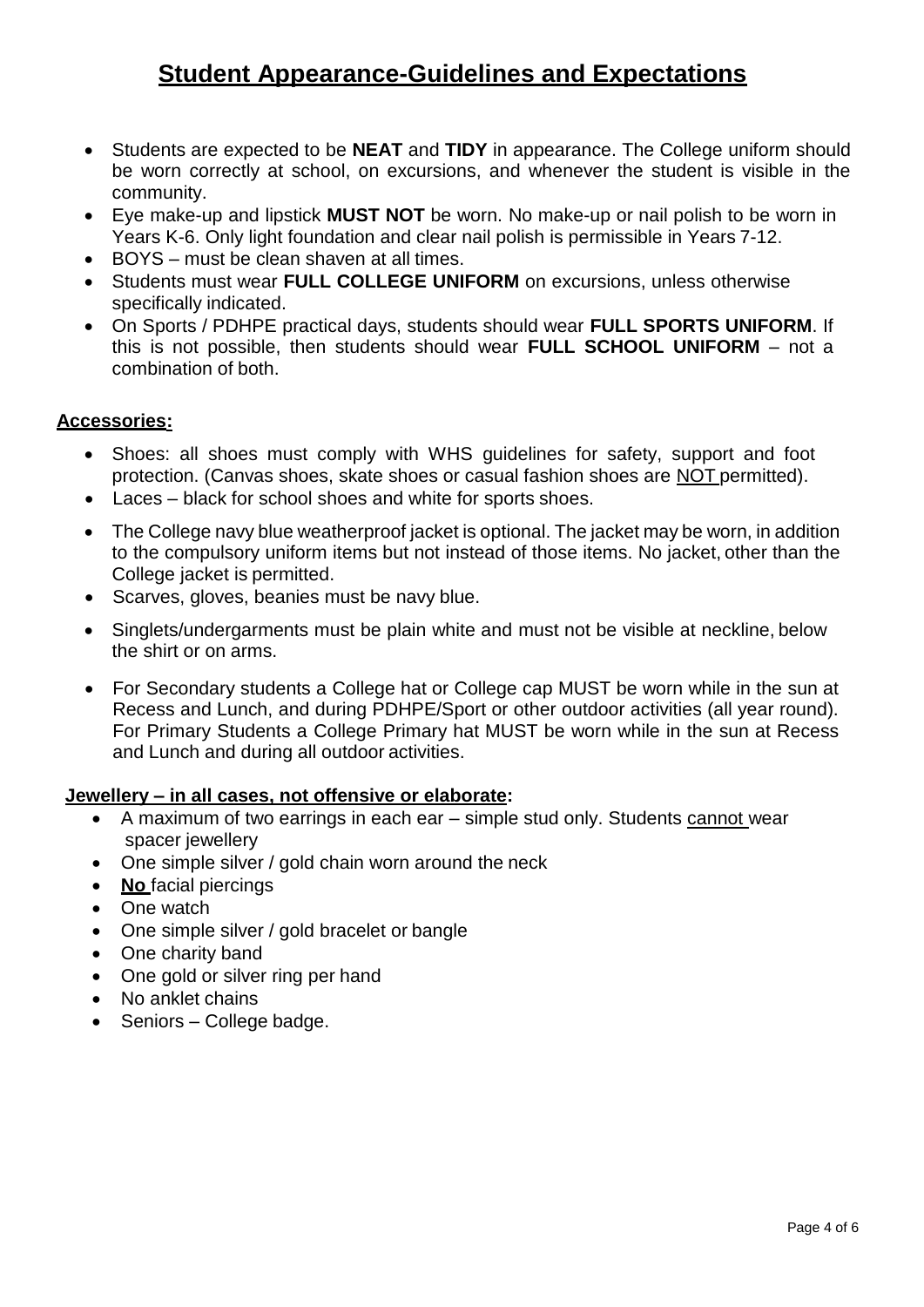### **Hair:**

- COLOUR no colours that are not natural to hair, e.g. red, green, purple. NO two-toned styles
- STYLES appropriate to College standards. Haircuts shall not be extreme (i.e. NO undercuts, dreadlocks, mohawks, etc.). Rats-tails MUST NOT be visible (i.e. tucked into shirts). All hair should be off the face.
- Long hair must be neatly combed and tied back securely at all times to comply with WHS issues (girls AND boys).
- College Uniform patterned hair accessories or navy blue– limited to bands, simple clips, headbands, ribbons or scrunchies.

#### **Tattoos:**

• Must not be visible at any time. Must be covered with a school uniform or bandage when wearing both school and sports uniform. Temporary body art is also not permitted (i.e. henna tattoos or temporary tattoos.) (Notice: Tattoos are illegal in NSW for children under 16 years)

### **GUIDELINES FOR SHOES**

Below are examples of styles of shoes that are **acceptable and unacceptable**. WHS regulations **prohibit students** from participating in practical activities in school if not wearing substantial footwear that is deemed safe.

**Unsafe shoes** include those with openings; platform or high heels; shoes made from non-protective, open-weave materials such as canvas and cottons or similar; and other materials that do not provide adequate protection and support.

The College is committed to ensuring safety and comfort for our students.

School shoes are to be all black; the entire foot is to be enclosed by the shoe, including the upper section of the foot; the shoe is to have a stout sole; and the shoe is to have a very low heel.



#### **EXAMPLES OF ACCEPTABLE SHOES EXAMPLES OF UNACCEPTABLE SHOES**